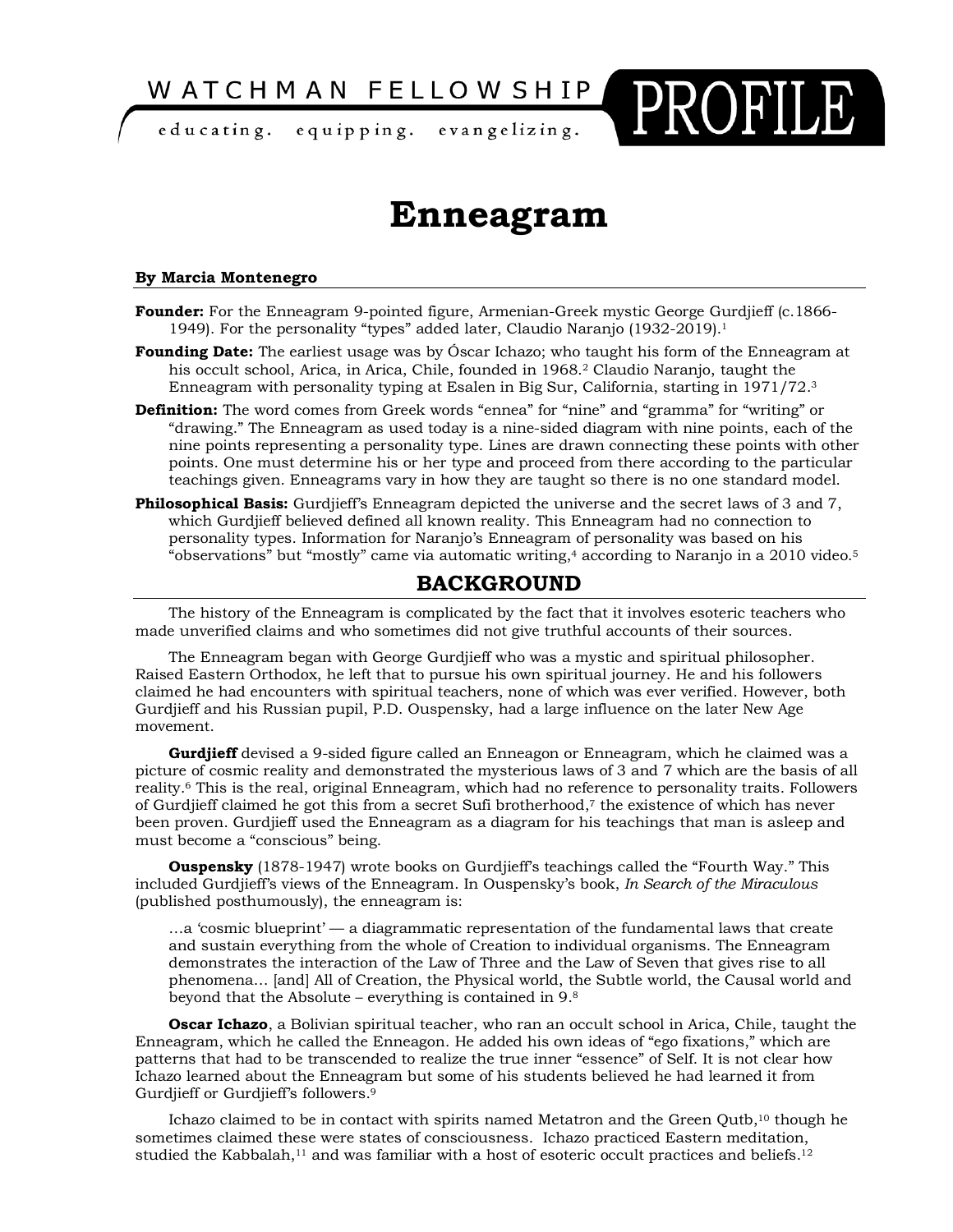We have to distinguish between a man as he is in essence, and as he is in ego or personality. In essence, every person is perfect, fearless, and in a loving unity with the entire cosmos; there is no conflict within the person between head, heart, and stomach or between the person and others. Then something happens: the ego begins to develop, karma accumulates, there is a transition from objectivity to subjectivity; man falls from essence into personality.13

In this view, the personality (or ego) is the false self, to be transcended.

**From Claudio Naranjo to the New Age:** Ichazo's student, Claudio Naranjo, a Chilean psychiatrist and spiritual seeker, took the Enneagram teachings to the Esalen Institute in Big Sur, California, an edgy hotbed of avant-garde psychology, New Age teachings, and experiments with psychedelics (Esalen played a crucial role in the human potential movement and influenced the New Age).<sup>14</sup> Naranjo came up with the 9 personality types.

Naranjo claimed later in a video that he and Ichazo made up the idea that the Enneagram was ancient when they knew it wasn't. Naranjo also claimed that he originated the 9 types from his observations but "mostly" via automatic writing.15

One of Naranjo's students at Easlen, the Jesuit Bob Ochs, took the Enneagram to Chicago, teaching it at a Roman Catholic seminary in 1972.16 Richard Rohr, a Franciscan friar who later learned the Enneagram, co-wrote with Andreas Ebert *The Enneagram: A Christian Perspective*, published first in German in 1989, later in English in 1990 and 1991.

The Enneagram migrated from Esalen to the New Age when psychic Helen Palmer became a self-described expert on it and taught workshops and classes.<sup>17</sup> The Enneagram caught on in New Age venues and became popular with New Age therapists. The thrust of the Enneagram in the New Age was and still is a gnostic seeking of the "True Self" or "divine Self."

The Enneagram Institute (not a scholarly or academic institution)<sup>18</sup> was founded in 1997 by former Jesuit Don Riso and Russ Hudson, both adherents of New Age beliefs. The website has changed at least four times since 2011, going from obviously spiritual and New Age in orientate on to more neutral with psychological jargon.19

#### **THE ENNEAGRAM AND THE CHURCH**

Many make the claim that the Enneagram started with the Desert Fathers, with a 4<sup>th</sup> century monk named Evagrius Ponticus, and/or with Ramon Llull, a medieval Roman Catholic. However, there is no evidence for this and the Enneagram cannot have existed prior to modern times due to the fact that a decimal system is needed to set up the Enneagram's ideas.20

Richard Rohr, a Franciscan friar who runs the Center for Action and Contemplation in Albuquerque, NM, had influence on progressives Rob Bell and Brian McLaren, and continued to have influence on the developing Progressive movement in Christianity. It is the popularity of his book, *The Enneagram: A Christian Perspective,* that led to the Enneagram migrating from Progressive Christian venues into the evangelical church.

In the Preface to that book, Richard Rohr calls the Enneagram "a very ancient Christian tool for the discernment of spirits, for the struggle with our capital sin, our 'False Self,' and the encounter with our True Self in God." Ebert writes, "I believe that the Enneagram can help us to find a deeper and more authentic relationship with God—even though it was not discovered by Christians (p. xv)."21 These false claims for the Enneagram were disseminated via books by Rohr's disciples: Chris Heuertz, author of *The Sacred Enneagram* (Zondervan), and Ian Cron and Suzanne Stabile who wrote *The Road Back to You* (InterVarsity Press).

Heuertz and Stabile were both mentored by Richard Rohr.22 They, along with Ian Cron, speak or teach regularly at Rohr's Center.23 This is significant due to Richard Rohr's heretical views.24 Their books promote the belief that the Enneagram is ancient and has Christian origins, in whole or in part. They also teach about an inherent "true self" or "essence" that needs to be uncovered.25

**Richard Rohr and the Enneagram:** The concern about an invalid tool being used to discover one's self is rivaled only by an equal concern for Richard Rohr's views gaining credence through the books of his students, his own book, or the fact he has been endorsed by several Christian Enneagram speakers and teachers.

Richard Rohr teaches that creation was the first incarnation of Christ,26 that Jesus and the "universal Christ" are distinct, and admits to being a perennialist and panentheist.27 Since two people he mentored are authors of two of the popular Enneagram books in the church, Rohr's theological influence cannot be disregarded.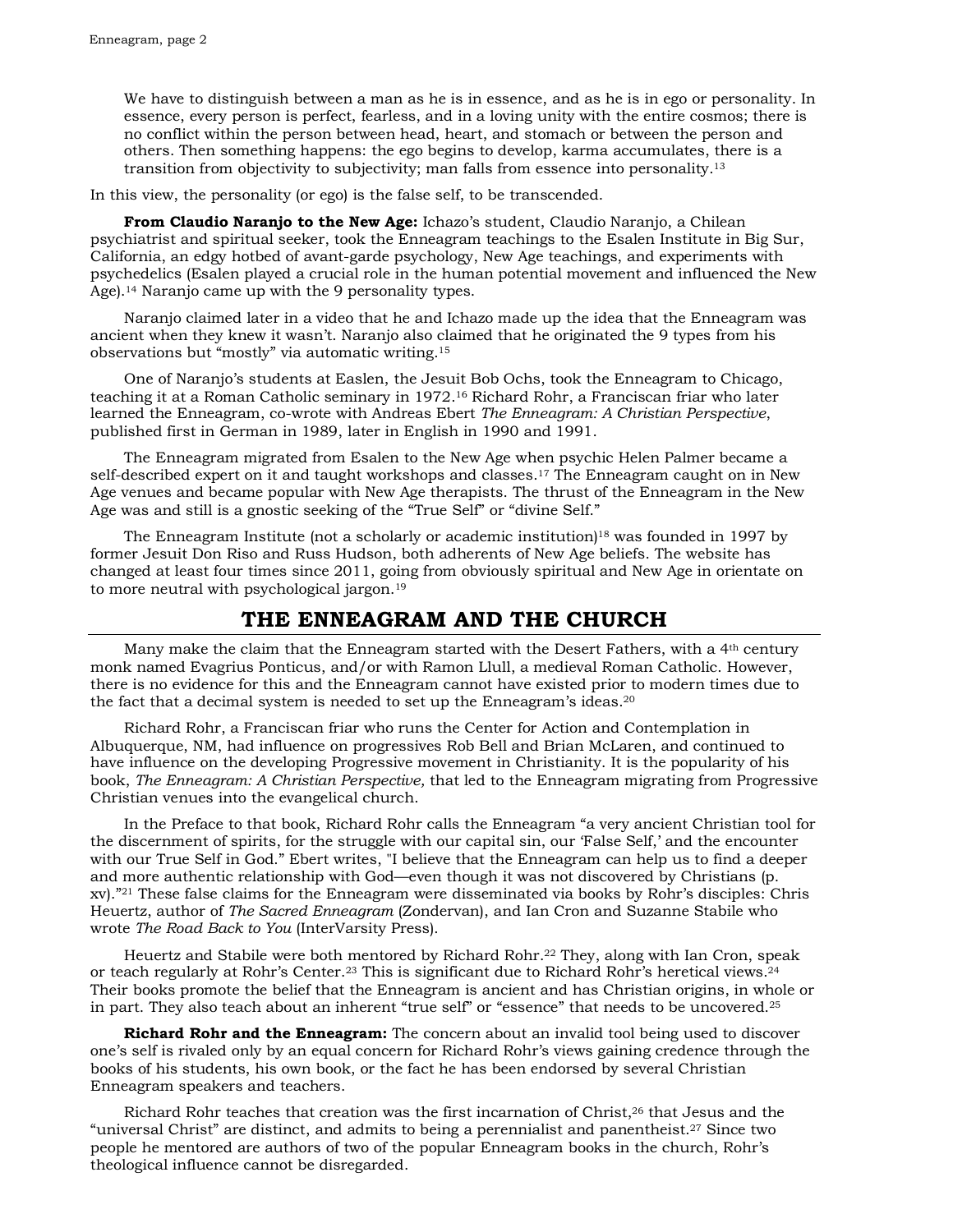## **CHRISTIAN RESPONSE**

Often when the Enneagram is taught in churches; it is not as a mere personality indicator but as a way to know God, to grow spiritually, and even for sanctification.28 Since much of the Enneagram teachings contain spiritual ideas are from Richard Rohr and his followers and students, the spiritual ideas as part of Enneagram teachings are, at the very least, suspect and, in many cases, outright unbiblical.

Additionally, there is a New Age influence. The fourth IVP book, *Spiritual Rhythms of the Enneagram*, has a "Gratitude" section that acknowledges Richard Rohr and 13 New Agers.29 Popular Christian "Enneagram Coach" Beth McCord, names five New Agers as her teachers.30

Most assume the Enneagram is a valid personality test but it has no basis in psychological studies or research; thus making it entirely subjective and arbitrary. The Enneagram is interpreted in many different ways depending on the views of the person or schools of thought doing the interpretation.

The Enneagram's idea of finding the "true self" is contrary to what the Bible teaches about the nature of man. The Bible's view is that man has a sin nature and cannot act in accordance with God's will on his own (Romans 5:12, 18-19). Rohr's teaching on the true self is repeated by other Enneagram teachers. The true self is a "*pure diamond*" which is the "essence" that one should know as self. This was a theme of Rohr's book, *Immortal Diamond*.31 However, God clearly states that all have sinned (Romans 3:23) and are without hope unless one has put his faith in Jesus Christ (Romans 4:5, 24-25). God's word specifies that man's "righteous deeds" are as a "filthy garment" (Is. 64:6).

Colossians 3:9-10 speaks of the believer having an "old self" (e.g. one's life before Christ) and a "new self" (e.g. one's life after trusting Christ), this is unlike the Enneagram teachings. This passage is about putting to death the former, unredeemed, self that was enslaved to sin (Romans 6:6, 16, 18), and living a regenerated life as "slaves of righteousness" (v. 18; cf. Ephesians 4:22-24). This has nothing to do with Enneagram themes on personality traits, identifying with specific sin patterns, or using a man-based tool to attain spiritual growth.

Rather than finding a true self, the Bible teaches Christians to yield to God's word and the Holy Spirit, and to be conformed to the image of Christ through the power of the Holy Spirit (Acts 5:29; Hebrews 5:9; Romans 8:29). If anything, it is opposite of the idea found in the Enneagram's "True Self."

Attempting to find one's "true self" or any type of spiritual or supernatural knowledge outside of God or the Bible is contrary to what the Bible teaches (Acts 16:16-18). The danger for many Christians and Christian leaders is the temptation to seek spiritual knowledge or guidance from a teacher, like Rohr, who accepts panentheism (which is a teaching is not compatible with, the Bible or a Christian/Biblical worldview).

The Enneagram fails on multiple levels to be a worthwhile instrument to gain a better understanding of self and gain a closer relationship to God. The problems with Enneagram can be summarized as follows: 1) The Enneagram is invalid because it has no support in scholarly or academic studies; therefore, there is no objective way to measure the Enneagram's accuracy or value. 2) The Enneagram is rooted in and connected to teachings from the occult and the New Age and New Agers have influenced some Christian Enneagram writers and teachers. 3) Christian Enneagram publications propagate the false ideas that the Enneagram is ancient and has Christian origins. 4) Richard Rohr's influence via his Enneagram book and students is a serious issue since Rohr teaches doctrines contrary to God's word and basic Christian essentials.5) The Enneagram's idea of a true self is not compatible with God's view of man. 6) The Enneagram's popular view of God and/or Jesus as summing up the traits of the Enneagram types is not a valid depiction of God or Jesus. 7) The Enneagram can lead to replacing the use of the Bible as a discipling tool, and as a way to know God and self. 8) A false tool can never be fruitful for Christian growth or knowledge and is a bad witness for sharing the truth of Jesus Christ as the way, the truth, and the life.

Christians know God through scripture, prayer, and worship. Sanctification is by the Holy Spirit as one grows in Christ. The Bible is sufficient in giving Christians the means for a mature faith and walk (2 Tim. 3:16). There is the danger of becoming self-absorbed and the danger of seeing one's self falsely through the filter of the Enneagram instead of the Bible. The Enneagram, if relied on, may be a barrier to the Holy Spirit showing Christians where growth is needed through God's word.